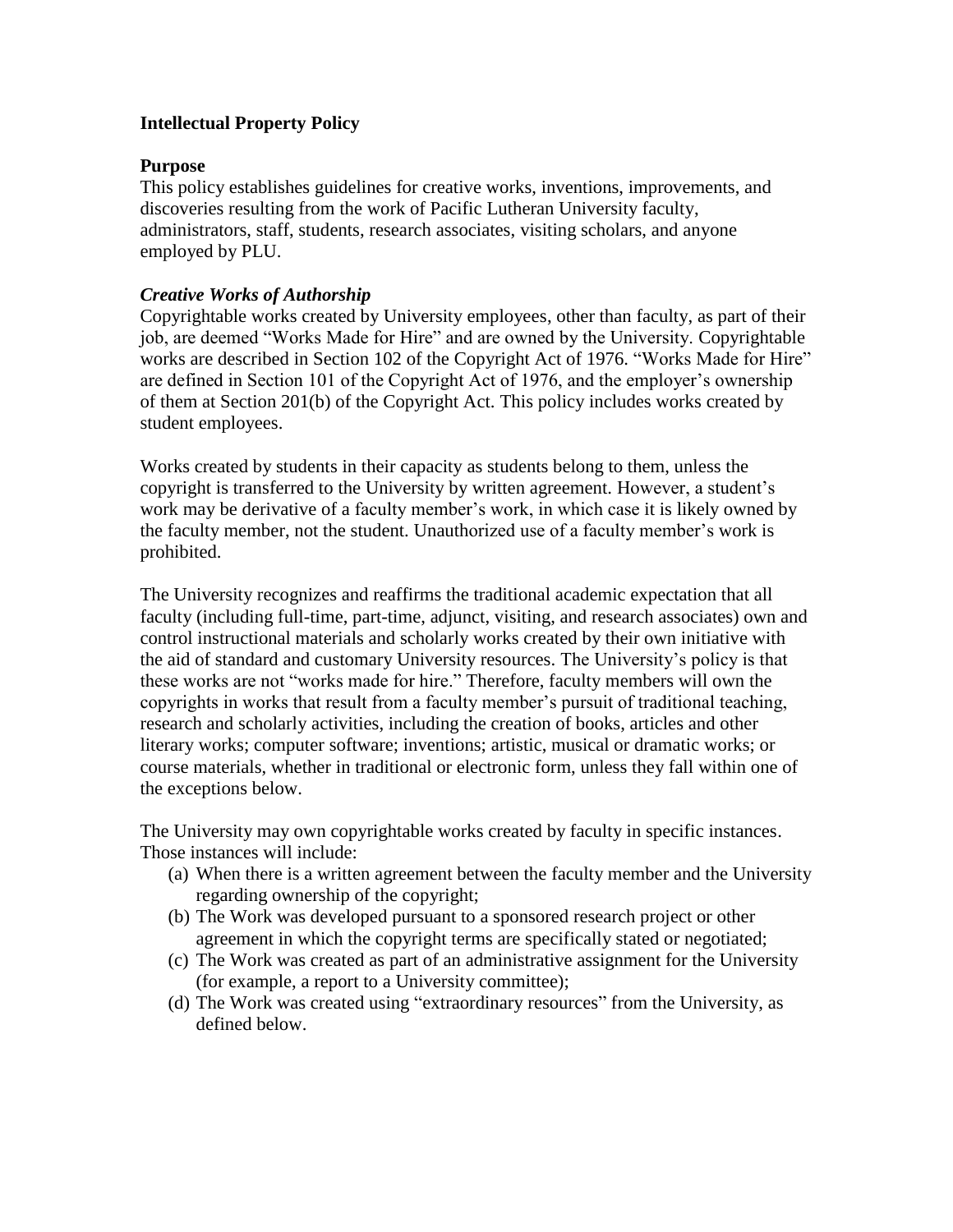## *Inventions, Improvements and Discoveries*

Under patent law, inventions are owned by the inventor and not the employer unless the inventor agrees to assign his or her rights in an invention to the employer. Unless "extraordinary resources" of the university are used in the creation of a work, the university will not expect the faculty member to assign his or her rights in an invention conceived, developed, or discovered during the faculty member's employment with the university. With regard to any particular invention, the university and the faculty member may mutually agree on an alternative ownership arrangement. These provisions for inventions apply equally to improvements and discoveries.

### *Definition of Extraordinary Resources*

"Extraordinary resources" means that the Work was created using more University resources than are standard or customary for the faculty member's position. Extraordinary resources may consist of release time from regularly assigned duties (but not a sabbatical or similar leave); direct investment by the university through funds or staff; the university's purchase of special equipment for the project; use of the university's multimedia production personnel and facilities; or extraordinary use of the university's computing resources. Use of incidental supplies, use of a university computer in a faculty office, or use of university personnel or shared facilities on an occasional basis will not be considered use of extraordinary resources. Whether extraordinary resources are used for the Work shall be determined on a case-by-case basis.

### *Cooperative Actions*

For all works for which the university retains ownership, the faculty member agrees to cooperate with the university and take any further actions necessary to effectuate ownership by the university.

#### *Administration and Disputes*

This Intellectual Property Policy will be administered by the Office of Finance and Administration. Disputes concerning application of this policy will be resolved by a Review Panel of three members consisting of one member appointed by the President, a representative appointed by the creator or inventor, and a third member (who may be from outside the University) appointed by the other two representatives. If the third member has not been selected within thirty (30) days of the appointment of the other two, then, upon written request by either of the two members of the Review Panel, the President may select the third member of the panel. The Review Panel may determine the procedures it will follow. The Review Panel will facilitate a negotiated resolution of the issues if the parties request.

If, after reviewing the initial materials provided by the University and the creator or inventor (here, the "Claimant"), the Review Panel decides that it can decide the issues without further information, then it shall so notify the parties of its decision. If the Review Panel feels that further information or investigation is needed, it may seek additional materials from one or more of the parties and may ask for briefing and oral arguments on the issues. After receiving and reviewing the information received, the